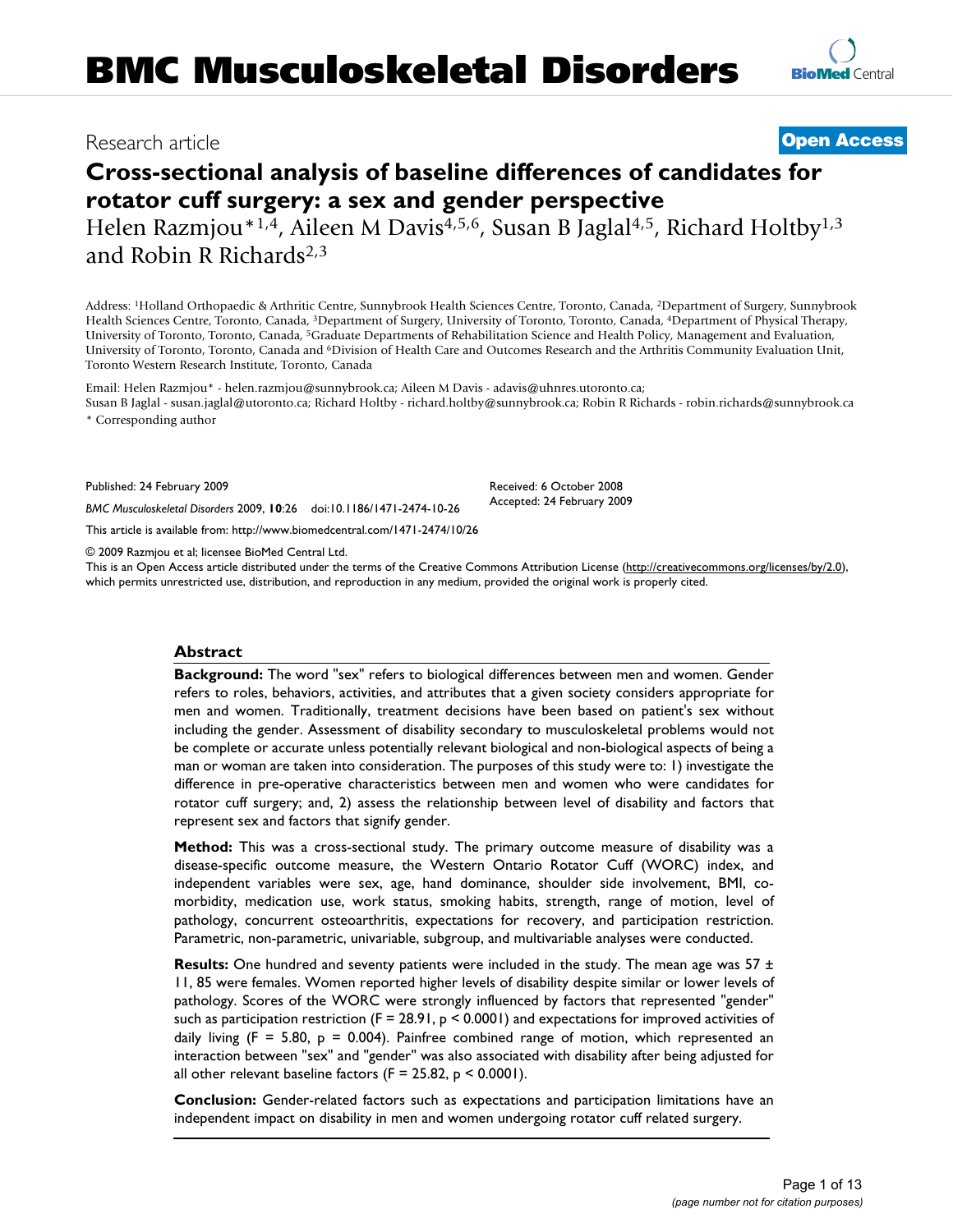# **Background**

The word "sex" refers to those differences that can be attributed to biological differences (e.g., body size and shape, hormonal activity or functioning of organs) between men and women [[1](#page-11-0)]. The word "gender" refers to non-biological characteristics of maleness/femaleness and describes "socially constructed roles and relationships, personality traits, attitudes, behaviors, values, relative power and influence that society ascribes to two sexes based on a differential basis" [[2](#page-11-1)]. While sex is a universal condition of humans, gender roles vary across cultures [[3](#page-12-0)[,4\]](#page-12-1). Traditionally, diagnostic and treatment decisions have been based on patient's sex without including the gender differences that are shaped and influenced by family and society [[5](#page-12-2)[-7\]](#page-12-3). Assessment of disability secondary to musculoskeletal problems would not be complete or accurate unless potentially relevant biological and nonbiological aspects of being a man or woman are taken into consideration.

Sex and gender are conceptually related. However, they are two distinct constructs and interchangeable use of these terms has the potential to affect research quality and clarity. Sex/gender-sensitive health research may help clinicians and researchers understand the complexity and diversity of human health by linking biological, psychological, social and cultural factors. Sex/gender sensitive research involves investigating how sex and gender interact with one another to create potentially serious health conditions for which there are distinct risk factors for women or men [[2](#page-11-1)].

The prevalence of musculoskeletal disorders appears to be higher in women [[8](#page-12-4)[-12](#page-12-5)]. In the area of rotator cuff disease, sex or gender related studies have seldom been conducted [[13](#page-12-6)[-15](#page-12-7)] and those that do tend to simply evaluate the effect of males as compared to females. Razmjou et al [[13\]](#page-12-6) in a cross-sectional study of surgical candidates for rotator cuff surgery found that women with rotator cuff pathologies had more frustration, depression and worry because of their shoulder problems. Bassey and colleagues [[15\]](#page-12-7) reported that women with rotator cuff related pathologies had significantly reduced shoulder abduction. Romeo et al. [[14](#page-12-8)] found that disability as defined by the subjective shoulder measures of Constant-Murley and Simple Shoulder Test (SST) was negatively correlated with age in women but not in men. The results of the limited previous studies do not provide suggestions on the relationship between disability and factors that define sex or gender. The retrospective nature of the studies, unequal sample sizes, and the fact that differentiating between sex and gender related factors was not the primary objective contribute to inconclusive results of these studies. In addition, we are not aware of any gender-sensitive analysis that has examined the complex interactive and combined role of sex and gender on disability. Further study of this subject is therefore warranted as such research may have valuable implications for clinicians, researchers, and policy makers in terms of providing optimal care to both female and male patients suffering from common musculoskeletal disorders. By identifying non-biological factors that affect men/women's disability on differential basis, the development of more cost effective and focused treatment plans will be encouraged.

We hypothesized that women would report higher levels of disability as defined by subjective outcome measures and that gender-related factors would have an independent relationship with disability. Therefore, the purposes of this study were to: 1) investigate the difference in preoperative characteristics between men and women candidates for rotator cuff related surgery and 2) assess the relationship between level of disability and factors that represented sex and gender.

# **Methods**

The present study was a cross-sectional analysis of baseline data of a prospective study of patients undergoing rotator cuff related surgery. The target sample was patients referred to one of two surgeons with subspecialty interest in shoulder and upper extremity reconstruction surgery in a large academic institution. Surgical candidates who met the eligibility criteria were approached to participate in the study. In addition to informed consent, the inclusion criteria included age  $\geq$  18 years, a diagnosis of impingement syndrome and/or rotator cuff disease, and unremitting pain in the affected shoulder that had not responded to conservative treatment. The exclusion criteria included inability to speak or read English, previous shoulder surgery on the affected side, evidence of major joint trauma causing fracture, infection, underlying metabolic or inflammatory disease, avascular necrosis, frozen shoulder, major medical illness, and psychiatric illness that precluded informed consent. Patients with significant arthropathy and cuff tears extending into the subscapularis or teres minor were excluded from the study intra-operatively. All subjects provided an informed consent. Approval for use of human subjects was obtained from the Research Ethics Board of the Sunnybrook Health Sciences Centre and the University of Toronto.

# *Operationalizing Sex and Gender*

For the purpose of this study, "sex" referred only to biological and physiological differences in strength and passive range of motion. It was felt that the influence of exercise or training that might modify the biological qualities was minimal in the non-athlete sample included in our study. The term "gender" referred to non-biological aspects of being men or women such as "involvement in social activities or roles" and "expectations". These factors are influenced by social, cultural and economic factors. The following factors were examined as a product of an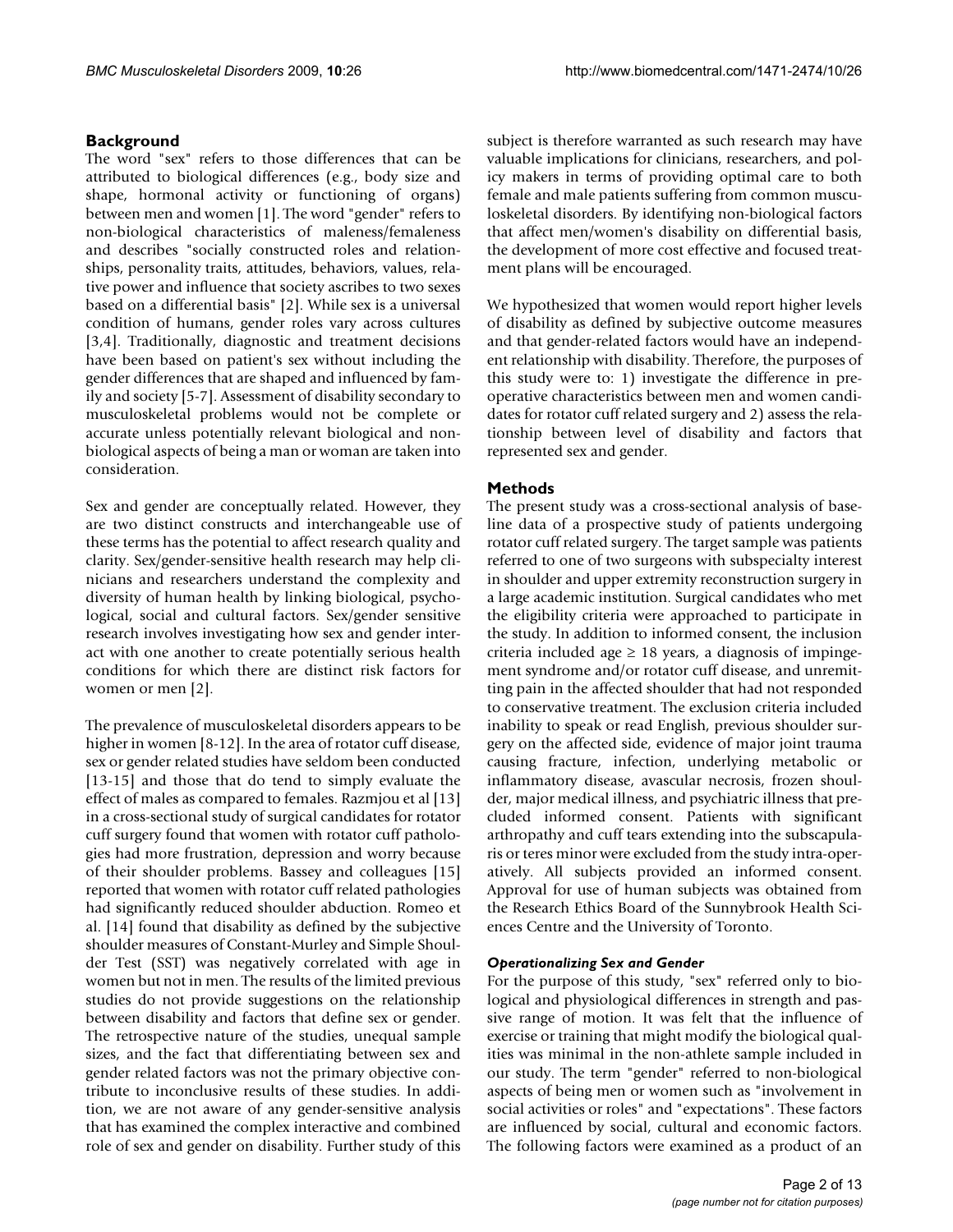interaction between "sex and gender" that could not be studied in isolation: aging, extent of comorbidity, Body Mass Index (BMI), smoking, severity of bony and soft tissue pathology, incidence of work-related injuries, and pain perception that affects active range of motion. Body size and hormonal differences may increase susceptibility to injury in women. However, men and women have different life styles, risk taking behaviors, and pattern of health utilization [\[16](#page-12-9)[,17](#page-12-10)]. Aging is not equivalent in men and women due to hormonal/biological and social/cultural differences, which together affect the overall life expectancy [\[18](#page-12-11),[19](#page-12-12)]. This discrepancy is particularly noticeable among countries with different levels of economic status, education and literacy [\[20](#page-12-13),[21\]](#page-12-14). Similarly, perception of pain severity is partly related to difference in neural and hormonal function [\[22](#page-12-15)[,23](#page-12-16)] and partly related to social conditioning and cultural upbringing [\[24\]](#page-12-17).

### *Outcome Measures*

In the present study, the primary outcome measure was a multidimensional disease-specific outcome measure, the Western Ontario Rotator Cuff (WORC) index [\[25\]](#page-12-18) that was collected pre-operatively. The secondary self-report outcomes were collected for descriptive purposes and included the American Shoulder & Elbow Surgeons (ASES) assessment [[26\]](#page-12-19) and the Quick Disabilities of the Arm, Shoulder and Hand (*Quick*DASH) [[27\]](#page-12-20).

The WORC index consists of 21 items, each with a visual analogue scale type response option. This measure has five domains: 1) physical symptoms (6 questions); 2) sports and recreation (4 questions); 3) work (4 questions); 4) life style (4 questions); and, 5) emotions (3 questions). The highest or most symptomatic score is 2100 and the best or asymptomatic score is 0. In order to present this in a more clinically meaningful format, the score is reported as a percentage derived by subtracting the total from 2100, dividing by 2100 and multiplying by 100. The scores of the ASES and *Quick*DASH range from 0 to 100. While, 0 is the most symptomatic score for the ASES, it represents the least symptomatic score for *Quick*-DASH. All disability measures (WORC, ASES, and *Quick*-DASH) have been reported to be reliable and valid in patients with shoulder or rotator cuff pathologies [[27-](#page-12-20)[31\]](#page-12-21)

The extent of participation limitation was measured by using one of the disability questions of the *Quick*DASH [[27](#page-12-20)]. In this question, the interference of the upper extremity problems with participation in social activities is recorded in five categories on a 5-point Likert scale, "not at all", "slightly" "moderately", "quite a bit" and "extremely".

Patients' expectations for recovery were also documented subjectively. The expectation questionnaire included seven questions relating to pain relief, range of motion,

activities of daily living, work, sports or leisure activities, interacting and providing care for others and overall expectation for recovery following surgery. Answers were quantified on a 5-point Likert scale. This questionnaire has shown discriminate validity in patients with rotator cuff pathology [[32](#page-12-22)] and patients with osteoarthritis of the knee [[33\]](#page-12-23). To determine homogeneity among the seven expectation questions, the Cronbach's alpha was calculated for the sample used in this study. The overall raw alpha (0.62) and inter-item correlations values were low (0.29 – 0.46) indicating that the expectation questions did not measure the same construct and hence each question was analyzed separately. All questionnaires were completed 2–3 weeks pre-operatively.

# *Demographic, History-Related, Clinical, Radiological and Surgical Factors*

Demographic data that were examined in relation with disability included age, Body Mass Index (BMI), hand dominance, affected side, side operated on, and co-morbidity. The BMI of less than 24.9 kg/m2 was categorized as normal. Individuals with a BMI between 25 and 29.9 kg/ m<sup>2</sup> were classified as overweight and the BMIs  $\geq$  30.0 indicated obesity [\[34](#page-12-24)]. Extent of co-morbidity in 13 systems was examined by the Cumulative Illness Rating Scale [\[35](#page-12-25)].

Variables related to history that were examined in relation to disability were medication use (yes/no), symptom duration, work status (having an active work-related claim), and smoking habits (yes/no). Clinical examination of the shoulder included strength, and active, passive, and painfree combined range of motion (flexion, abduction, external and internal rotation) as described by Constant and Murley [\[29,](#page-12-26)[36](#page-12-27)]. The painfree range of motion represented the functional range of motion and ranged from 0 to 40, with 0 being the most restricted and 40 being the full score. Strength measurement in the scapular plane and 90 degrees of elevation was conducted by a simple unsecured tensiometer. The details of clinical assessment and scoring of the ROM and strength have been previously published [\[29](#page-12-26)]. The extent of bony pathology was examined radiologically. The information on existence of subacromial spurs, superior migration of humeral head, calcified tendinitis, osacromiale, and degenerative changes in the acromioclavicular (AC) and glenohumeral joints was taken from the radiologist's report. Existing pathological features in the report were recorded as 'yes' in the extraction data collection form, while normal findings were recorded as 'no'.

All patients underwent open or arthroscopic procedures based on the surgeon's preference. Patients with minor pathology in the rotator cuff tendons underwent arthroscopic or open decompression. Patients with full thickness tears of the rotator cuff underwent arthroscopic or open repair of the tendon(s). Some procedures over-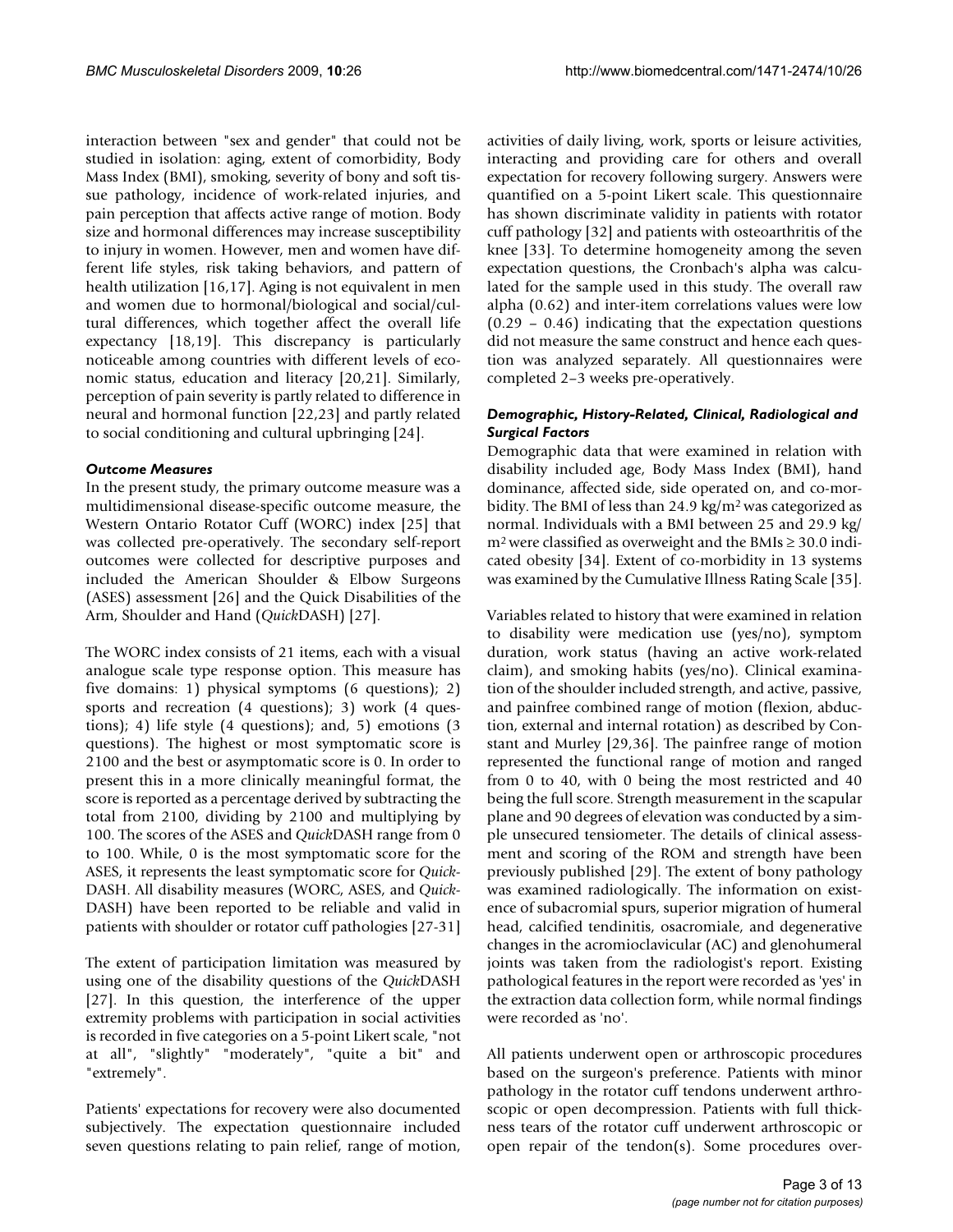lapped (i.e. some patients underwent both repair and acromioplasty). Pathology in the AC joint, including osteolysis of the clavicle was also documented intra-operatively. Size of tear (largest dimension) was categorized as small < 1 cm, moderate  $(1-3$  cm.), large  $(> 3-5$  cm.), and massive (> 5 cm.). Strength, range of motion, level of pathology (existence of a full-thickness tear), concurrent osteoarthritis, and tear size were examined in relation with disability.

#### *Statistical Analysis*

Sample size calculation was based on the primary outcome measure, the WORC. Based on pilot data (mean baseline WORC for females: 1441.8, SD: 384 and for males: 1340.5, SD: 425) and using a 2-sided test with an α value of 0.05 and power of 0.80, minimum of 140 patients (70 in each sex group) were required to detect a clinically important difference of 12% between men and women. Overall differences between men and women were examined by parametric and non-parametric statistics for continuous data and chi-squares and Fisher's Exact tests for categorical data as appropriate. Effect sizes were calculated for continuous data and interpreted using Cohen's classification [\[37\]](#page-12-28).

In this study, for gender-sensitive analysis, guidelines proposed by Moerman and van Mens-Verhulst [\[38](#page-12-29)] were followed. Initially, descriptive statistics were calculated for all relevant variables for men and women separately. The univariable analyses examined the relationship between individual baseline variables and the primary outcome (WORC), which represented disability in the entire sample. To evaluate heterogeneity in men and women, these variables were further studied in each sex subgroup. The final analysis involved a multivariable analysis using ordinary least squares to assess the relationship between relevant baseline variables that were statistically significant at p < 0.1 in the univariable analysis. A multivariable analysis exposes separate components of biological, psychological or social origin that are integrated in the binominal variable of "sex". In such situations, the significance of the variable disappears when factors that represent "sex" and "gender" are entered into the equation.

Assumptions of multivariable analysis were examined. Multicollinearity among the independent variables was assessed and if the correlation (Pearson for continuous variables and Spearman's rho for ordinal variables) was greater than 0.75, then only one of the independent variables was selected [\[39](#page-12-30)]. Plausible interactions were examined among variables. Outliers related to categorical data (expectations) were collapsed with larger subcategories based on clinical judgment. Categories related to participation restriction were collapsed into three categories of low, moderate and high. The "low" category represented

"not at all or slight interference", the moderate category represented "moderate interference" and "quite a bit or extremely" represented "high interference". Statistical analysis was performed using SAS® version 9.1.3 (SAS® Institute, Cary, NC). Statistical results are reported using 2-tailed p values with significance set at p < 0.05 or 0.01 for multiple comparisons.

## **Results**

One hundred and eighty five (91 females and 94 males) patients were recruited into the study. Fifteen patients were excluded intra-operatively due to having massive tears (3 females and 4 males) or arthropathy (3 females and 5 males). Data on 170 patients (mean age: 57, SD: 11, range: 32–87, 85 females, 85 males) were used for analysis.

#### *Overall Differences between Men and Women*

Table [1](#page-4-0) demonstrates the relevant demographic data and clinical examination results. Women were slightly older  $(p = 0.013)$ . Men appeared to be more overweight where women appeared to be more in the normal or obese categories ( $p = 0.011$ ). Men had a higher frequency of trauma to the shoulder ( $p = 0.03$ ). The extent of comorbidity, smoking habit, symptom duration, medication use, and type of symptoms expressed by patients were not statistically significantly different between men and women. Similarly, the radiological findings reported by the radiologist and tear size documented intra-operatively were not statistically significantly different between men and women (Table [1\)](#page-4-0). Intra-operative assessment of the AC joint showed slight differences with men having a higher frequency and severity of pathology. Overall, 94 patients had rotator cuff repairs without any significant differences between sexes (44 women and 50 men,  $p = 0.35$ ). One female and one male had a repair of a deep partial thickness tear of the supraspinatus tendon. There was a difference in frequency of lateral resection of the clavicle, which was related to lower severity of AC joint arthritis in women and a higher incidence of osteolysis of the end of clavicle in men. Acromioplasty was performed more frequently in men. Biological differences were statistically significant between sexes with women having lower levels of strength ( $p < 0.0001$ ). Active flexion ( $p = 0.001$ ) and abduction ( $p = 0.002$ ) and combined painfree range of motion ( $p = 0.009$ ) were reduced in women while passive movements were similar in both sexes ( $p > 0.05$ ). In terms of participation in social activities, a larger proportion of women reported "high interference" in their social functioning as compared with men who reported mostly low or moderate limitations ( $p = 0.002$ ).

No difference was detected between genders with respect to their expectations for improved pain, ADL, sports/recreational activities, and achieving full recovery (Table [2\)](#page-5-0).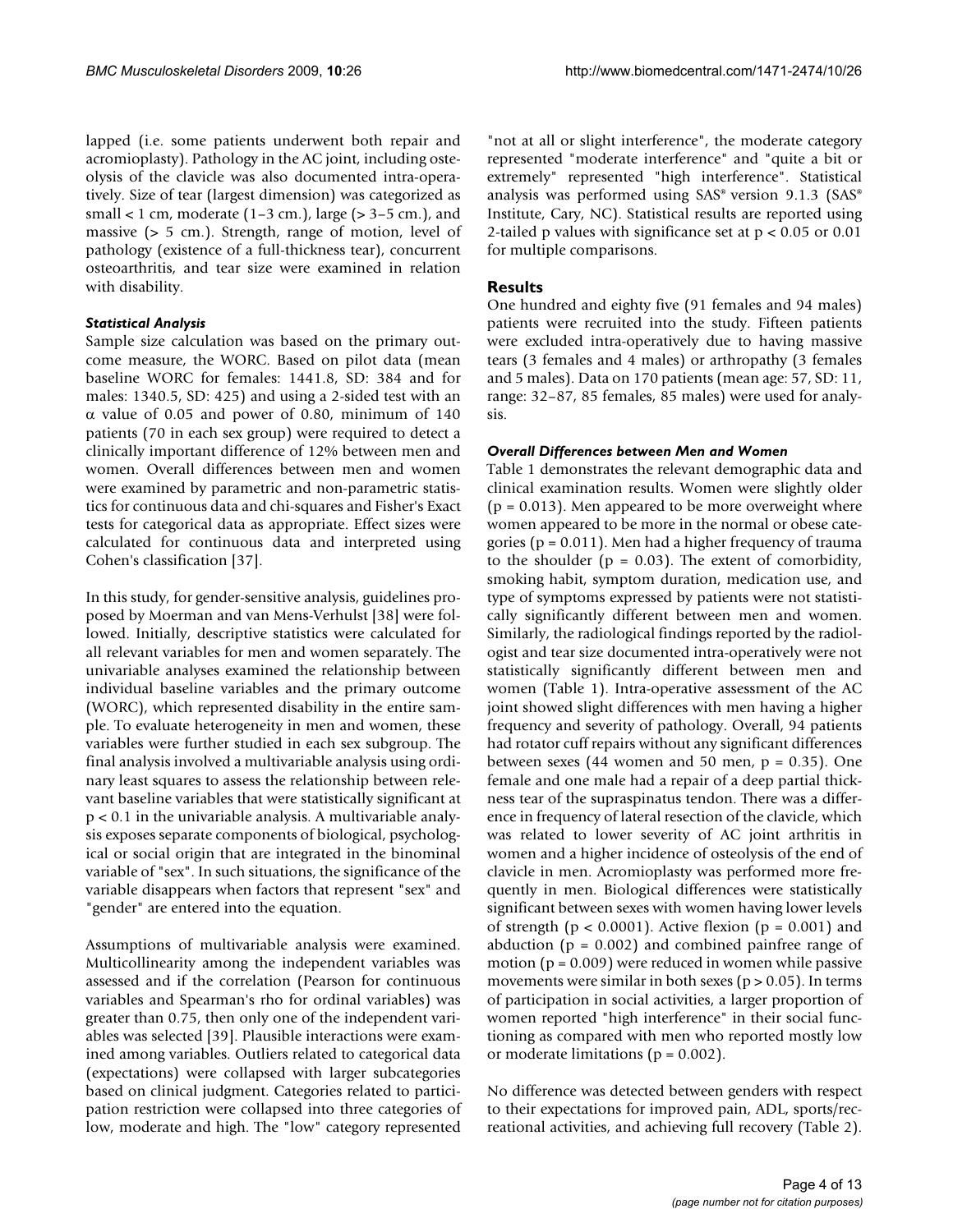| <b>Variables</b>                                                    | $Women(\%)$   | $Men(\%)$    | <b>Statistics P values</b>         |
|---------------------------------------------------------------------|---------------|--------------|------------------------------------|
| Age (Mean, SD)                                                      | 59.00 (11.07) | 54.85(10.47) | t value: 2.51<br>$p = 0.013$       |
| Range                                                               | $36 - 87$     | $32 - 78$    | ES:0.39 (0.08-0.69)                |
| <b>BMI</b>                                                          |               |              |                                    |
| $\cdot$ Normal $\leq$ 25                                            | 22 (26%)      | 11(13%)      | $\chi^2$ : 9.027                   |
| • Overweight (25.0-29.99)                                           | 26 (30%)      | 44 (52%)     | $P = 0.011$                        |
| • Obese ( $\geq$ 30.0)                                              | 37 (44%)      | 30 (35%)     |                                    |
| Comorbidity (Mean, SD)                                              | 3.34(2.82)    | 2.61(2.54)   | t value: 1.78<br>$p = 0.0764$      |
| Smoking                                                             |               |              |                                    |
| $\cdot$ Yes                                                         | 9(11%)        | 16(19%)      | $\chi^2$ : 2.29                    |
| $\cdot$ No                                                          | 76(89%)       | 69 (81%)     | $p = 0.1295$                       |
| Hand Dominance                                                      |               |              |                                    |
| • Right                                                             | 78 (92%)      | 77 (91%)     | Exact Fisher's: 0.10               |
| $\cdot$ Left                                                        | 7 (8%)        | 7(8%)        | $p = 1.00$                         |
| • Bilateral                                                         | None          | 1(1%)        |                                    |
| <b>Affected Side</b>                                                |               |              |                                    |
| • Right                                                             | 48 (57%)      | 42 (49%)     | $\chi^2$ : 4.90                    |
| • Left                                                              | 14 (16%)      | 26 (31%)     | $p = 0.086$                        |
| • Bilateral                                                         | 23 (27%)      | 17 (20%)     |                                    |
| Side operated on                                                    |               |              |                                    |
| • Right                                                             | 61(72%)       | 50 (59%)     | $\chi^2$ : 3.14                    |
| $\cdot$ Left                                                        | 24 (41%)      | 35 (41%)     | $p = 0.076$                        |
| Symptom duration in months (Mean, SD)                               | 45.06(71)     | 47.98 (60)   | t value: -0.29<br>$p = 0.77$       |
| Symptoms characteristics                                            |               |              |                                    |
| • Pain on movement                                                  | 66 (78%)      | 67(79%)      | $\chi^2$ : 0.0345, p = 0.85        |
| • Night pain                                                        | 59 (69%)      | 51(60%)      | $\chi^2$ : 0.0, p = 1.00           |
| • Weakness                                                          | 57 (67%)      | 56 (66%)     | $\chi^2$ : 0.0, p = 1.00           |
| • Catching/Clicking/Grinding                                        | 40 (47%)      | 40 (47%)     | $\chi^2$ : 0.0, p = 1.00           |
| Extent of bony pathology                                            |               |              |                                    |
| • AC joint arthritis                                                | 55(65%)       | 67(74%)      | $\chi^2$ : 4.18, p = 0.04          |
| • GH Arthritis                                                      | 22(26%)       | 23(27%)      | $\chi^2$ : 0.05, p = 0.81          |
| • Superior migration of humeral head                                |               |              |                                    |
| • Subacromial Spurs                                                 | 22(26%)       | 23(27%)      | $\chi^2$ : 0.03, p = 0.86          |
| • Calcified Tendinitis                                              | 77(91%)       | 78(92%)      | $\chi^2$ : 0.7, p = 0.87           |
| • Osteolysis of end of clavicle                                     | 5(6%)         | 6(7%)        | $\chi^2$ : 0.09, p = 0.76          |
| • Osacromiale                                                       | 0(0%)         | 3(4%)        | Fisher's test: $0.12$ , $p = 0.24$ |
|                                                                     | I(1%)         | I(1%)        | Fisher's test: 0.50, $p = 1.00$    |
| Mechanism of injury                                                 |               |              |                                    |
| • Insidious                                                         | 29 (34%)      | 23(27%)      | $\chi^2$ : 0.99, p = 0.31          |
| • Repetitive activities                                             | 14(17%)       | 13(15%)      | $\chi^2$ : 0.44, p = 0.83          |
| $\cdot$ Fall                                                        | 15 (18%)      | 10(12%)      | $\chi^2$ : 1.172, p = 0.28         |
| · Traumatic                                                         | 10(12%)       | 21 (25%)     | $\chi^2$ : 4.77, p = 0.03          |
| Work Status (active work-related claim related to shoulder): 36/170 | 20(24%)       | 16(19%)      | $\chi^2$ : 0.56, p = 0.45          |

<span id="page-4-0"></span>**Table 1: Demographic and baseline characteristics (N = 170)**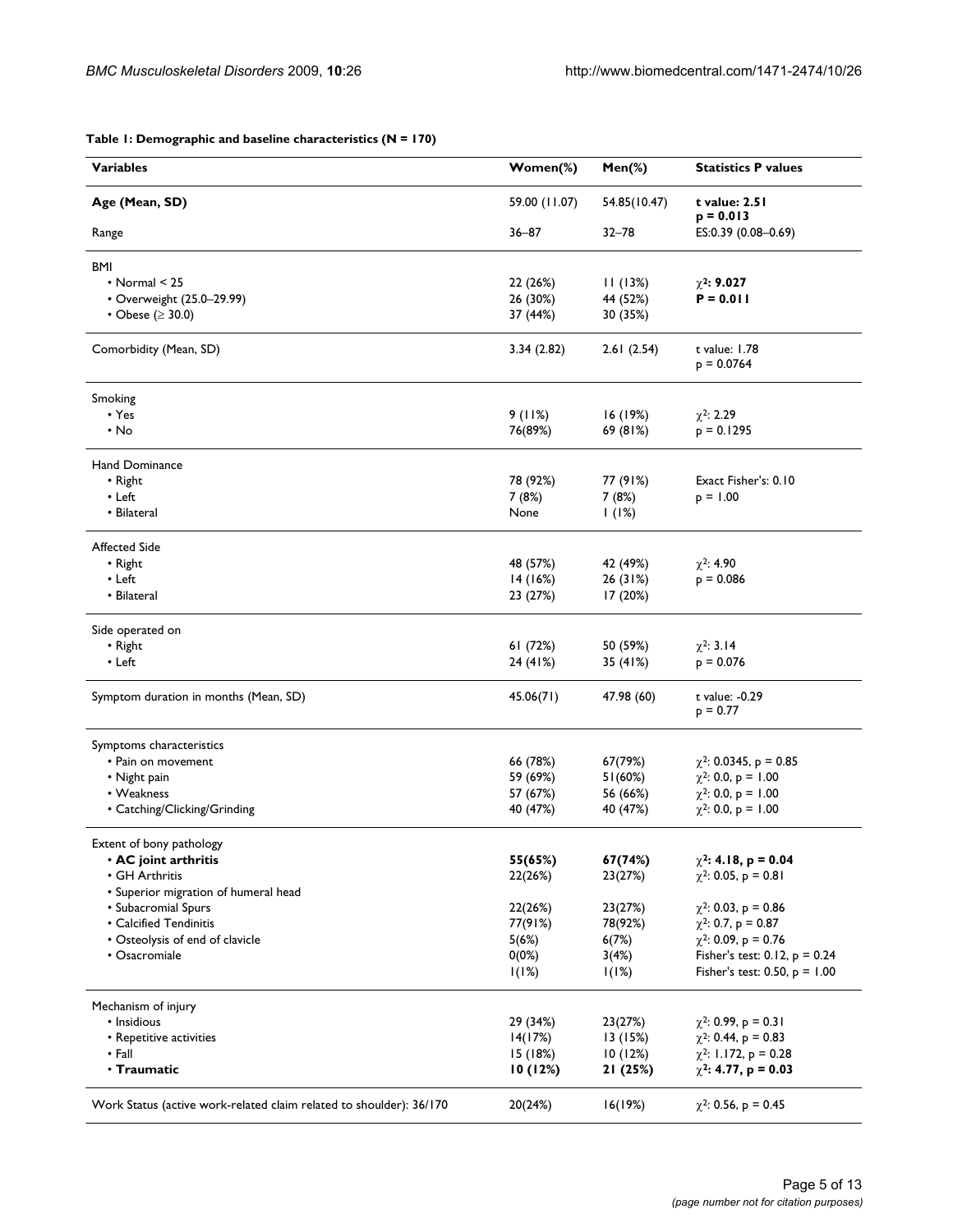**Table 1: Demographic and baseline characteristics (N = 170)** *(Continued)*

| Type of surgery                                                               |             |              |                              |            |
|-------------------------------------------------------------------------------|-------------|--------------|------------------------------|------------|
| • Rotator Cuff repair                                                         | 44 (52%)    | 50 (59%)     | $\chi^2$ : 0.85, p = 0.35    |            |
| . Resection of lateral Clavicle                                               | 49(58%)     | 63 (74%)     | $\chi^2$ : 5.13, p = 0.02    |            |
| · Acromioplasty                                                               | 77 (91%)    | 84 (99%)     | <b>Exact Fisher's: 0.015</b> |            |
|                                                                               |             |              | $p = 0.03$                   |            |
| Size of full-thickness tear                                                   |             |              |                              |            |
| $\cdot$ Small                                                                 | 2(2%)       | 2(2%)        | Exact Fisher's: 0.65         |            |
| • Moderate                                                                    | 31 (33%)    | 36 (38%)     | $p = 0.86$                   |            |
| • Large                                                                       | 12(13%)     | 11(12%)      |                              |            |
| Medication taken                                                              |             |              |                              |            |
| $\cdot$ Yes                                                                   | 32 (39%)    | 41(47%)      | $\chi^2$ : 1.94, p = 0.16    |            |
| • No                                                                          | 53 (61%)    | 44(52%)      |                              |            |
| <b>Participation limitation</b>                                               |             |              |                              |            |
| $\cdot$ Low                                                                   | 31(36%)     | 45 (53%)     |                              |            |
| • Moderate                                                                    | 18(21%)     | 25 (29%)     | $\chi^2$ : 12.36, p = 0.002  |            |
| • High                                                                        | 36(42%)     | 15(18%)      |                              |            |
| Strength (Mean, SD)                                                           |             |              |                              |            |
| (Elevation in scapular plane, lb)                                             |             |              |                              |            |
| • Affected side                                                               | 2.89(2.89)  | 7.01(4.76)   | $-6.03$ p < 0.0001           |            |
| · Opposite side                                                               | 7.81(3.28)  | 13.31(5.49)  | $-7.06$ p < 0.0001           |            |
| Range of motion (Mean, SD)                                                    |             |              |                              |            |
| Active flexion (0/180)                                                        | 119(42)     | 139 (39)     | $-3.230.001$                 |            |
| Passive flexion (0/180)                                                       | 149(29)     | 156(25)      | $-1.430.1528$                |            |
| Active abduction (0/180)                                                      | 106(47)     | 128(43)      | $-2.910.002$                 |            |
| Passive abduction (0/180)                                                     | 138(37)     | 147(30)      | $-1.360.17$                  |            |
| Active external rotation (0/90)                                               | 46(19)      | 54(35)       | $-1.11$ 0.270                |            |
| Passive external rotation (0/90)                                              | 56(19)      | 71(25)       | 0.977 0.329                  |            |
| Combined painfree range of motion (0/40)                                      |             |              |                              |            |
| (Mean, SD)                                                                    |             |              |                              |            |
| Flexion: 10                                                                   |             |              |                              |            |
| Abduction: 10                                                                 | 19.07(9.61) | 23.08 (9.92) | $-2.650.009$                 |            |
| <b>External Rotation: 10</b>                                                  |             |              |                              |            |
| Internal Rotation: 10                                                         |             |              |                              |            |
| AC: Acromioclavicular                                                         |             |              |                              |            |
| <b>BMI: Body Mass Index</b>                                                   |             |              |                              |            |
| GH: Glenohumeral                                                              |             |              |                              |            |
| SD: Standard Deviation<br>$\chi^2$ :Chi-Square                                |             |              |                              |            |
|                                                                               |             |              |                              |            |
| Table 2: Gender-related differences with respect to expectations for recovery |             |              |                              |            |
| <b>Variables</b>                                                              |             |              |                              | $Pr \le P$ |
| Do you expect your surgery to help with pain relief?                          |             |              |                              | 0.802      |

Do you expect your surgery to improve your **ability to care for others**? **0.003**

Do you expect to **return to work** following your surgery? **0.006**  Do you expect that following your surgery you will be able to participate in the **leisure, sports, or recreational activities** you did 0.086 before your problem started?

Do you expect that following your surgery the area operated upon will be **back to the way it was** before you began having problems there? 0.863

<span id="page-5-0"></span>Do you expect your surgery to increase your painfree **range of motion**? **0.023** Do you expect your surgery to improve your **ability to carry out the normal activities of daily living**? 0.370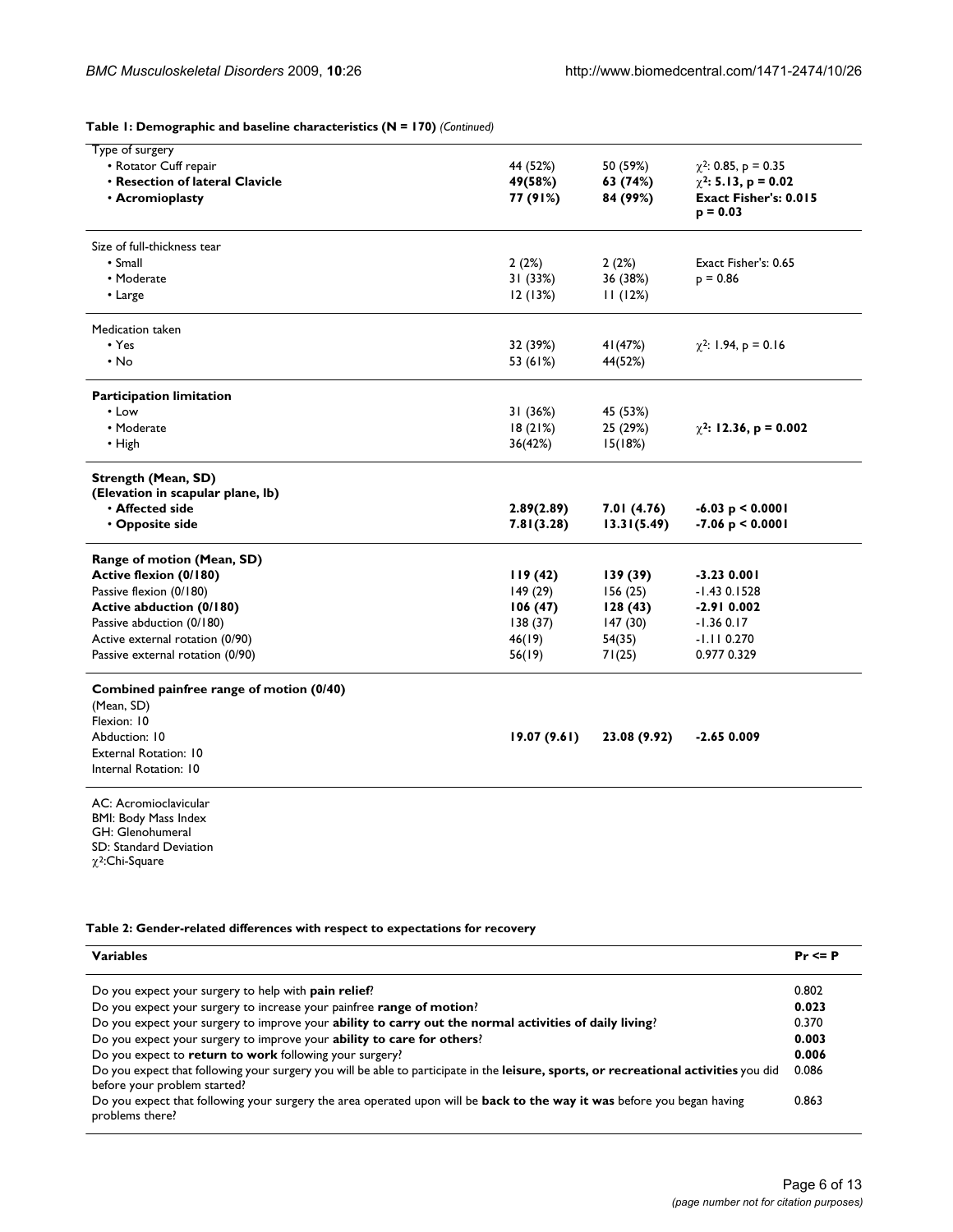However, women were different in terms of their expectations in interacting and providing care for others, improved range of motion, and return to work. Women had higher expectations for improved ability to provide care to others ( $p = 0.003$ ). A larger proportion of men however, reported no difficulty with this task. In terms of expectations for improved range of motion, a larger proportion of men expected full recovery of range of motion  $(p = 0.023)$ . More men were working with or without discomfort and more women were on disability  $(p = 0.006)$ , on unemployment, or retired without a significant difference between their expectations for return to full time or part time work.

Women reported higher levels of disability as defined by the primary (WORC) and secondary subjective outcome measures (ASES, and *Quick*DASH) (Table [3\)](#page-6-0). The effect sizes varied from small to moderate (0.37 to 0.61). The Sub-domains of the WORC, "life style" and "work", which reflect sleeping, daily activities and routinely performed tasks (i.e. overhead movements, lifting, styling hair, dressing) demonstrated higher disability scores for women.

#### *Univariable Analysis: Relationship Between disability and independent variables*

Table [4](#page-7-0) shows the results of the univariable analysis. Among independent variables (age, BMI, comorbidity, smoking, hand dominance, affected side; side operated on, symptom duration, mechanism of injury, strength, range of motion, existence of a full-thickness tear, concurrent osteoarthritis, tear size, medication use, work status, participation restriction, and expectations) that were examined in relation to disability as defined by the WORC, painfree combined range of motion, strength, and participation limitation had a positive relationship with disability (more limitation correlated with more disability). Smoking, use of medication, having bilateral shoulder problems, and having a work-related injury (on compensation benefits) were associated with higher disability scores. In terms of expectations, patients who did not have any difficulty with interacting and providing care for others, carrying out their normal ADL, or had no loss of painfree range of motion were significantly less disabled than those who expected improvement. Expectations with respect to paid work showed the highest contrast

<span id="page-6-0"></span>**Table 3: Differences in men and women in primary outcome, the WORC and its sub-domains and secondary outcomes, the ASES and**  *Quick***DASH**

| Variables (Min/Max)                     | Women<br>Mean<br>(SD) | <b>MEN</b><br>Mean<br>(SD) | $T/Z$ values $**$ | P values | <b>Effect Size (CI)</b> |
|-----------------------------------------|-----------------------|----------------------------|-------------------|----------|-------------------------|
| <b>WORC Total Raw score (0/2100)</b>    | 1368.58               | 1234.12                    | 2.42              | 0.017    | 0.37                    |
| Higher numbers mean more disability     | (371.74)              | (353.03)                   |                   |          | $(0.07 - 0.67)$         |
| <b>WORC Percentage (0/100)</b>          | 34.84%                | 41.22%                     | $-2.42$           | 0.017    | 0.37                    |
| Higher numbers mean less disability     | (17.70)               | (16.80)                    |                   |          | $(0.07 - 0.67)$         |
| Domains of the WORC                     |                       |                            |                   |          |                         |
| Symptoms (0/600)                        | 351.88                | 326.58                     | 1.36              | 0.175    |                         |
|                                         | (130.22)              | (111.05)                   |                   |          |                         |
| Life style $*$ (0/400)                  | 271.10                | 223.35                     | 3.99              | < 0.0001 | 0.58                    |
|                                         | (88.67)               | (84)                       |                   |          | $(0.27 - 0.88)$         |
| Work* (0/400)                           | 284.55                | 249.60                     | 3.25              | 0.001    | 0.47                    |
|                                         | (71.12)               | (80)                       |                   |          | $(0.16 - 0.77)$         |
| Sports/recreational activities* (0/400) | 290.38                | 282.45                     | 1.077             | 0.282    |                         |
|                                         | (70.92)               | (67.43)                    |                   |          |                         |
| Emotions (0/300)                        | 170.59                | 153.96                     | 1.42              | 0.157    |                         |
| Higher numbers mean more disability     | (73.23)               | (79.12)                    |                   |          |                         |
| ASES (0/100)                            | 42.92                 | 51.12                      | $-2.77$           | 0.0062   | 0.42                    |
| Higher numbers mean less disability     | (21.28)               | (16.99)                    |                   |          | $(0.12 - 0.73)$         |
| <b>Quick DASH (0/100)</b>               | 55.82                 | 44.87                      | 3.98              | 0.0001   | 0.61                    |
| Higher numbers mean more disability     | (18.77)               | (17.10)                    |                   |          | $(0.30 - 0.92)$         |

T Test (T values): used for normally distributed data

\*Wilcoxon-Mann-Whitney test (Z values): used for skewed data

CI: Confidence interval

\*\*To adjust for multiple comparison of 5 domains, the p values were adjusted by a' = a/k, where a = 0.05, k = the number of multiple comparison variables: 0.05/5 = 0.01

Effect size values are reported for significant differences: Small (0.20–0.49), Moderate: (0.50–0.79), Large: > 0.80 (Cohen, 1988).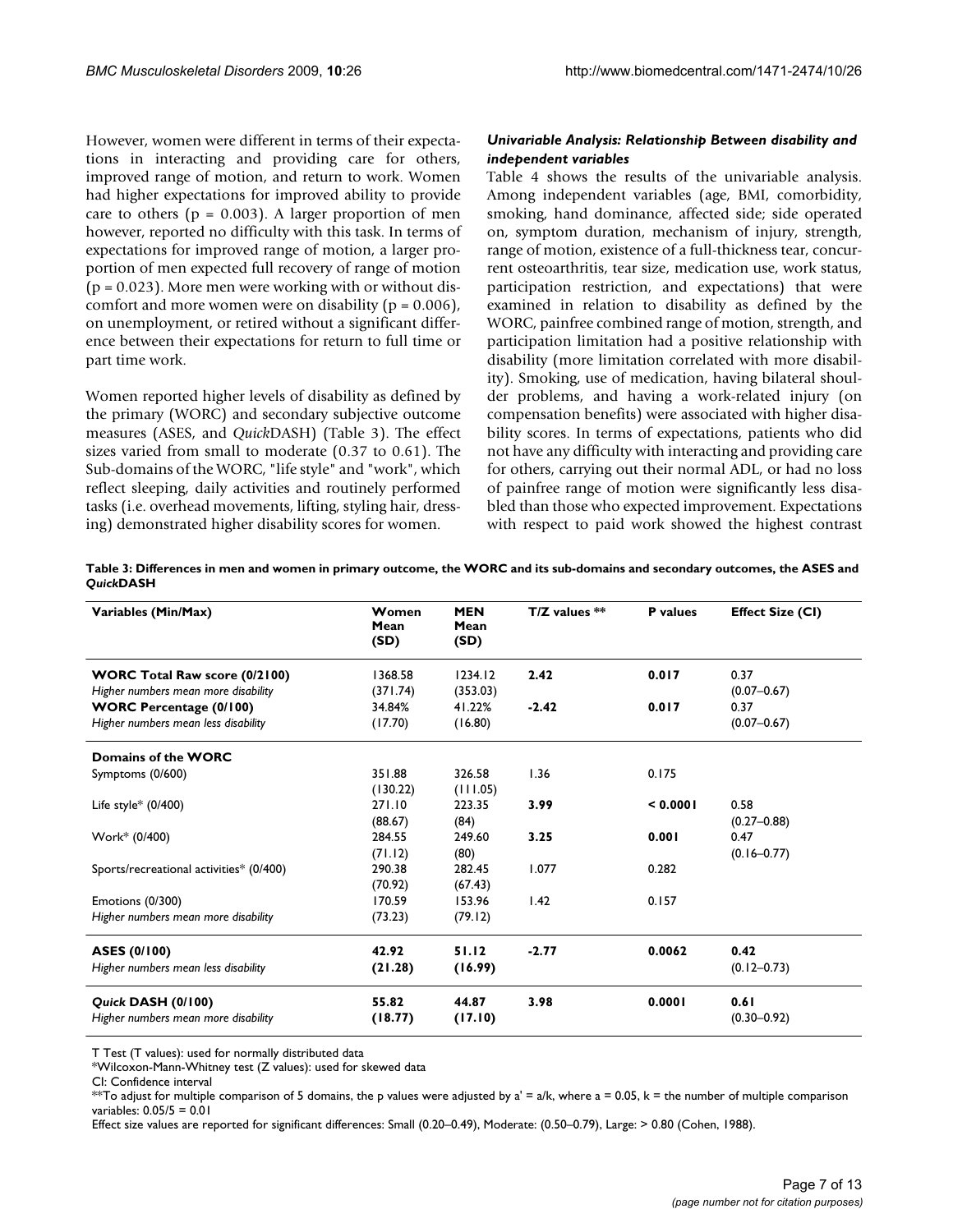| Independent variables                                                     | DF             | <b>R-Square</b> | F.    | P value  |
|---------------------------------------------------------------------------|----------------|-----------------|-------|----------|
| Binominal factor of man/woman                                             | L              | 0.033           | 5.85  | 0.017    |
| Age                                                                       | L              | 0.014           | 2.38  | 0.125    |
| <b>BMI</b>                                                                | $\overline{2}$ | 0.015           | 0.26  | 0.288    |
| Comorbidity                                                               | T              | 0.0005          | 0.09  | 0.769    |
| Mechanism of injury                                                       | 3              | 0.0158          | 0.75  | 0.524    |
| Hand dominance                                                            | T              | 0.0033          | 0.31  | 0.735    |
| <b>Affected side</b>                                                      | 2              | 0.0327          | 3.06  | 0.049    |
| Side operated on                                                          | T              | 0.0001          | 0.02  | 0.894    |
| Symptoms duration                                                         | T              | 0.0069          | 1.26  | 0.264    |
| <b>Combined painfree ROM</b>                                              | т              | 0.305           | 72.69 | 0.0001   |
| <b>Strength (operated side)</b>                                           | Т              | 0.120           | 22.19 | < 0.0001 |
| <b>Smoking</b>                                                            | Т              | 0.025           | 4.27  | 0.040    |
| Concurrent Osteoarthritis (Glenohumeral arthritis/humeral head migration) | T              | 0.001           | 0.24  | 0.627    |
| Repair vs. no repair                                                      | T              | 0.006           | 0.97  | 0.325    |
| Size of full-thickness tear (Small, moderate, large)                      | $\mathbf{2}$   | 0.003           | 0.15  | 0.864    |
| Use of medication                                                         | п              | 0.030           | 5.16  | 0.024    |
| Work status (active work-related injury)                                  | Т              | 0.071           | 12.91 | 0.0004   |
| <b>Participation limitation</b>                                           | $\mathbf{2}$   | 0.396           | 55.19 | < 0.0001 |
| Expectations with respect to improved pain                                | T              | 0.004           | 0.07  | 0.7895   |
| Expectations with respect to improved ROM                                 | $\overline{2}$ | 0.024           | 2.05  | 0.1326   |
| <b>Expectations with respect to improved ADL</b>                          | 2              | 0.093           | 8.46  | 0.0003   |
| Expectations with respect to improved interaction and providing care      | 2              | 0.119           | 11.03 | < 0.0001 |
| Expectations with respect to return to work                               | 3              | 0.142           | 6.74  | < 0.0001 |
| Expectations with respect to return to sports                             | $\overline{2}$ | 0.021           | 1.77  | 0.173    |
| Expectations with respect to achieving full recovery                      | $\overline{2}$ | 0.014           | 1.18  | 0.311    |

<span id="page-7-0"></span>**Table 4: Univariable Analyses: The association between level of pre-operative disability and each independent variable**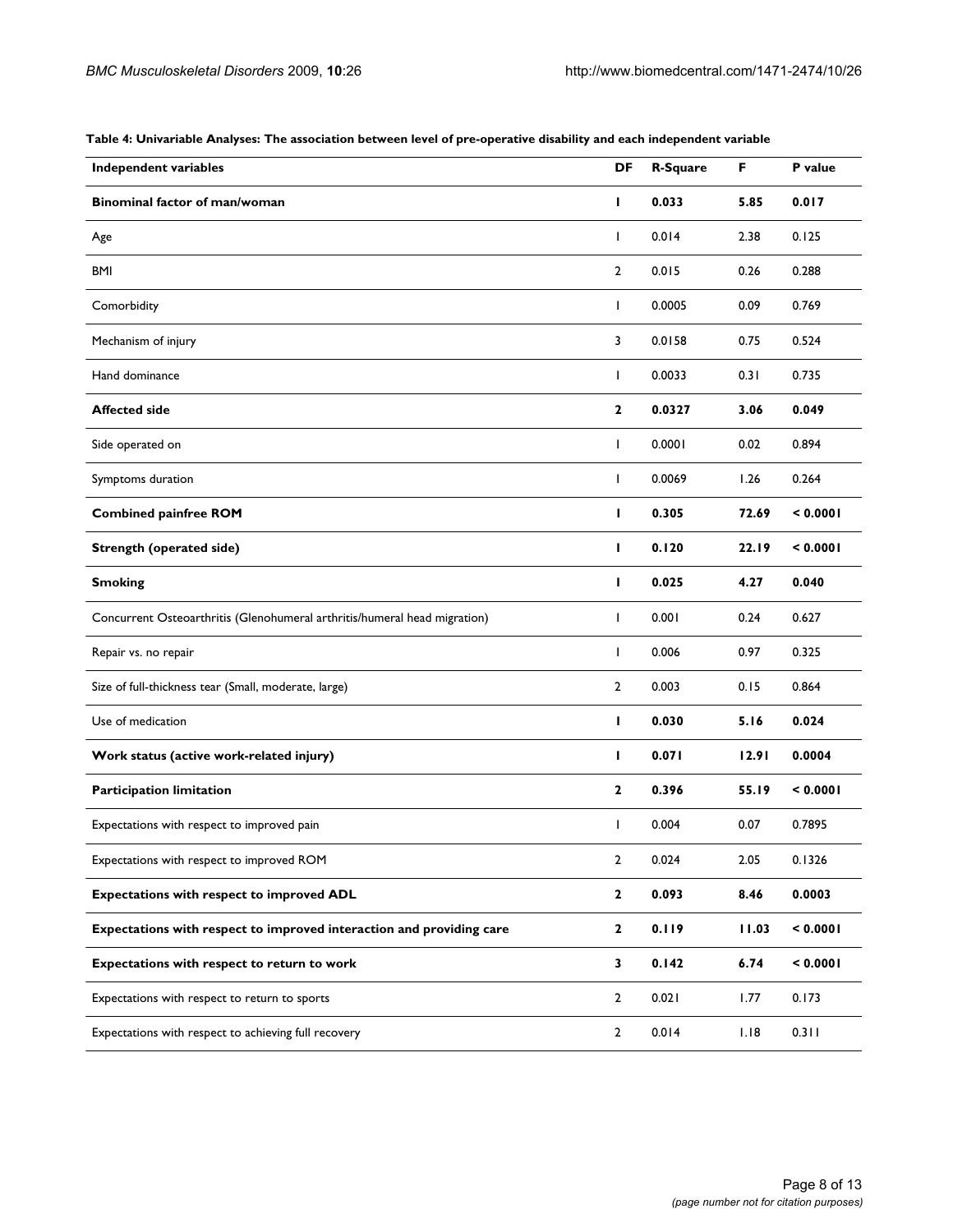between working and non-working patients. The least disabled people were those who were working with or without discomfort, while the highest reported disability was observed in those who expected a return to modified/part time work.

#### *Subgroup-Analysis*

Subgroup analysis of the randomized controlled studies would produce conclusive results when it is based on apriori hypothesis with sufficient number of subjects in each group and existence of interaction between treatment effect and risk factors [\[40-](#page-12-31)[42\]](#page-12-32). In observational studies this type of analysis is usually hypothesis generating and helps to identify the difference in strength and direction of the relationship between outcome and independent variables in each group. The subgroup analyses of the primary outcome based on men and women showed consistency between the overall effect and the differential subgroup effect with a similar pattern of relationship between the WORC and independent factors in majority of the cases except for age, having a repair, medication use, and expectations for improved ADL and ROM (Table [5](#page-9-0)). The relationship between disability and age, taking medication, and having a full-thickness tear that required a repair showed an interesting dissimilarity between men and women. Younger men reported more disability than older men while age did not have a significant association with disability in women. Similarly, men with a full-thickness tear who underwent a repair were significantly more disabled than men who did not have a repair (a mean difference of 209 in WORC scores). Women however, were not statistically significantly different (a mean difference of only 73 WORC scores between repair and no repair groups). Taking medication had a reversed pattern indicating that women who were taking medications were more disabled. Women in the "not applicable category" who had no problem with their ADL activities were significantly less disabled than those who expected improvement, while men's disability did not have a strong relationship with their expectations, being fairly close among those with no complaints and those who expected improvement. The same pattern was observed for expectations for improved ROM. The differences in other factors (affected side, work status, participation limitation, and expectations for improved care/interaction and return to work) with respect to disability were in the same direction but of slightly different magnitudes.

#### *Multivariable Analysis: Relationship between Disability and all Significant Independent Variables*

The multivariable analysis showed that the impact of the binominal factor of sex that included both sex and gender qualities, disappeared after incorporating factors that represented sex and factors that signified gender. Three factors remained significant in multivariable regression of the WORC; painfree range of motion, participation limitation and expectations for improved ability of carrying out the normal activities of daily living (Table [6\)](#page-10-0).

### **Discussion**

Identifying sex and gender related determinants of musculoskeletal health and their complex interactions is becoming a priority for all researchers who hope to have a more accurate measure of disability. In the present study, with gender-sensitive analyses, the binominal variable of sex was decomposed into separate components of biological and psychological/social origin. Factors that were associated with disability represented either gender or an interaction between sex and gender.

Our results add to the only previous study [\[13](#page-12-6)] that has examined gender differences in patients with rotator cuff pathology as the main objective. In the previous study, the WORC total score was not significantly different but the domain related to emotions was different between men and women [[13\]](#page-12-6). The difference between the present study and the previous one is a difference in the analytical approach. In the previous study [[13](#page-12-6)], disability scores were divided into two categories based on the median, which could affect the sensitivity of the measurement. With a more rigorous approach to data collection and analysis, it was found that disability was affected by a large number of biological, social and psychological factors that distinguish women from men. In terms of extent of soft tissue pathology, the previous study reported a slightly higher prevalence ( $p = 0.036$ ) of smaller tears in female patients less than 55 years of age, but not in older women. In our study, the number of patients with small tears was not sufficient to examine age differences between men and women. Similarity of the findings of the present study with the previous study is related to the impact of aging on disability (aging reduces the level of reported disability), which upon closer examination appears to be affecting men and women differently. Only one other study [[14\]](#page-12-8) examined differences between men and women and was limited due to a small sample and sub-optimal analysis. The authors examined 72 patients with full-thickness tears (44 men and 28 women). They used separate non-parametric correlation analyses and examined the relationship between age, tear size, and scores of three subjective shoulder outcomes [Constant-Murley, Simple Shoulder Test (SST), and University of California Los-Angeles (UCLA)] in patients suffering from rotator cuff pathology [\[14](#page-12-8)]. They reported a low negative correlation between tear size and scores of the SST and Constant-Murley outcomes in both sexes (women: -0.35 and -0.35; men: -0.43 and -0.49 respectively) and a negative correlation between subjective scores and age in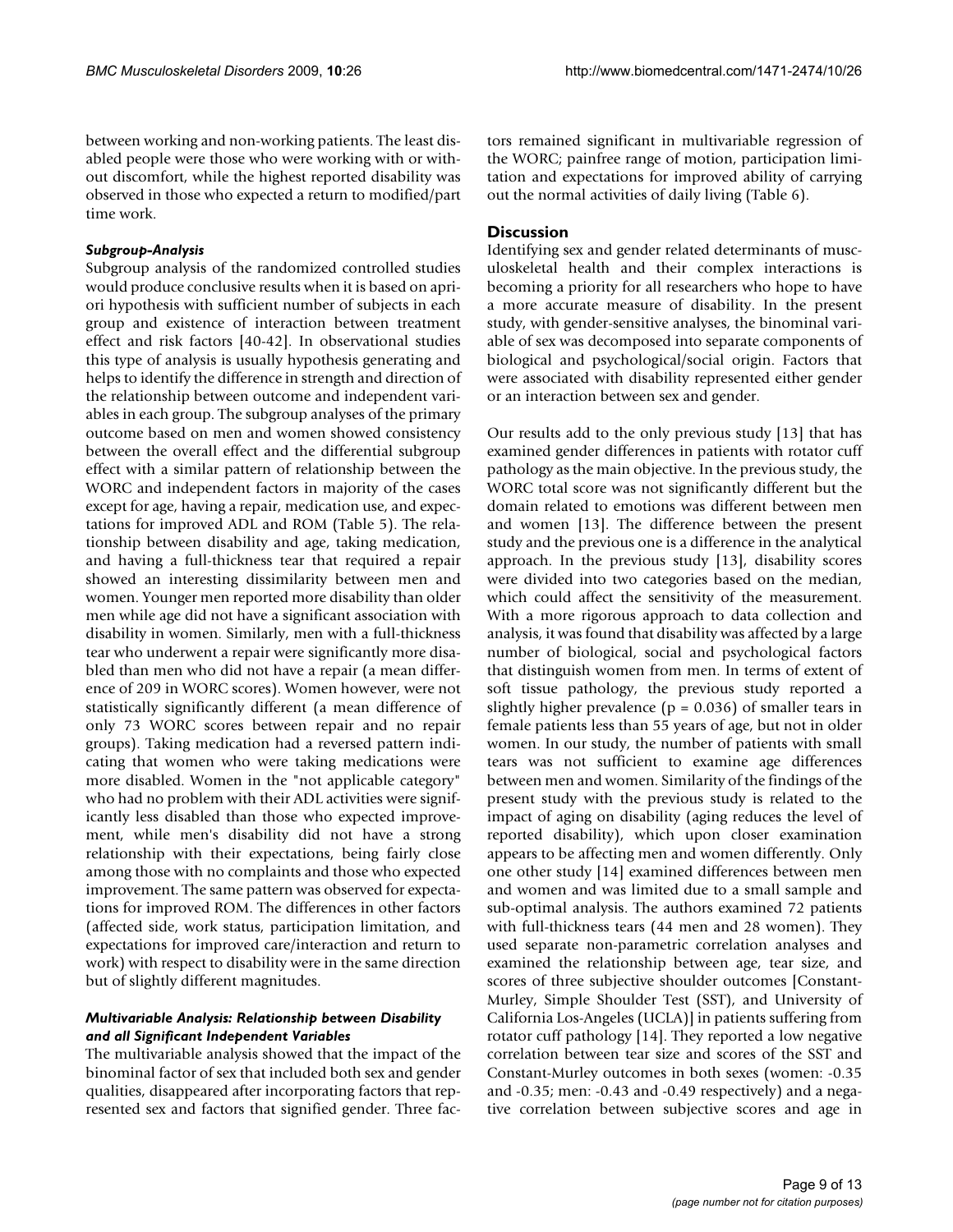# <span id="page-9-0"></span>**Table 5: Subgroup analyses**

| <b>Independent Variables</b>                                         | <b>R-Square</b><br>Women/Men | F value<br>Women/Men | P value<br>Women/Men        |
|----------------------------------------------------------------------|------------------------------|----------------------|-----------------------------|
| Age                                                                  | 0.008/0.054                  | 0.70/4.80            | 0.407/0.031                 |
| <b>BMI</b>                                                           | 0.007/0.026                  | 0.28/1.11            | 0.758/0.335                 |
| Comorbidity                                                          | 0.001/0.0002                 | 0.11/0.20            | 0.740/0.652                 |
| <b>Combined Painfree ROM</b>                                         | 0.326/0.249                  | 38.81/27.66          | < 0.0001/ <sub>0.0001</sub> |
| <b>Strength (operated side)</b>                                      | 0.083/0.099                  | 7.56/9.18            | 0.007/0.003                 |
| Smoking                                                              | 0.030/0.038                  | 2.55/3.30            | 0.114/0.073                 |
| Mechanism of injury                                                  | 0.010/0.064                  | 0.22/1.44            | 0.884/0.238                 |
| Hand dominance                                                       | 0.007/0.007                  | 0.59/0.29            | 0.445/0.746                 |
| Affected side                                                        | 0.043/0.024                  | 1.88/1.03            | 0.159/0.363                 |
| Side operated on                                                     | 0.011/0.001                  | 0.94/0.10            | 0.336/0.753                 |
| Symptoms duration                                                    | 0.007/0.001                  | 0.62/0.10            | 0.424/0.754                 |
| Concurrent osteoarthritis                                            | 0.030/0.010                  | 2.77/0.85            | 0.099/0.359                 |
| Level of pathology                                                   | 0.006/0.086                  | 0.97/7.82            | 0.325/0.006                 |
| Size of full-thickness tear                                          | 0.024/0.005                  | 0.53/0.12            | 0.594/0.886                 |
| Use of medication                                                    | 0.048/0.008                  | 4.22/0.71            | 0.043/0.402                 |
| Work Status (work-related injury)                                    | 0.059/0.080                  | 5.18/7.25            | 0.025/0.009                 |
| <b>Participation limitation</b>                                      | 0.338/0.430                  | 21.02/31.07          | < 0.0001/ <sub>0.0001</sub> |
| Expectations with respect to improved pain                           | 0.001/0.060                  | 0.12/2.56            | 0.726/0.083                 |
| Expectations with respect to improved ROM                            | 0.102/0.001                  | 4.57/0.11            | 0.013/0.739                 |
| Expectations with respect to improved ADL                            | 0.227/0.025                  | 12.05/0.99           | < 0.0001/0.376              |
| Expectations with respect to improved interaction and providing care | 0.125/0.094                  | 5.59/4.05            | 0.005/0.021                 |
| Expectations with respect to return to work                          | 0.130/0.163                  | 3.99/5.07            | 0.011/0.003                 |
| Expectations with respect to return to sports                        | 0.012/0.036                  | 0.48/1.45            | 0.618/0.240                 |
| Expectations with respect to achieving full recovery                 | 0.008/0.042                  | 0.36/1.79            | 0.697/0.174                 |

women but not in men. Our result in terms of impact of age on disability was in the opposite direction with younger men being the most disabled group. Apart from the low and insignificant correlation coefficients [\[14](#page-12-8)], subgroup analysis is usually not conclusive in observational studies due to lack of control group. Conducting exploratory subgroup analysis on small samples in the absence of overall treatment effect is prone to error in interpretation.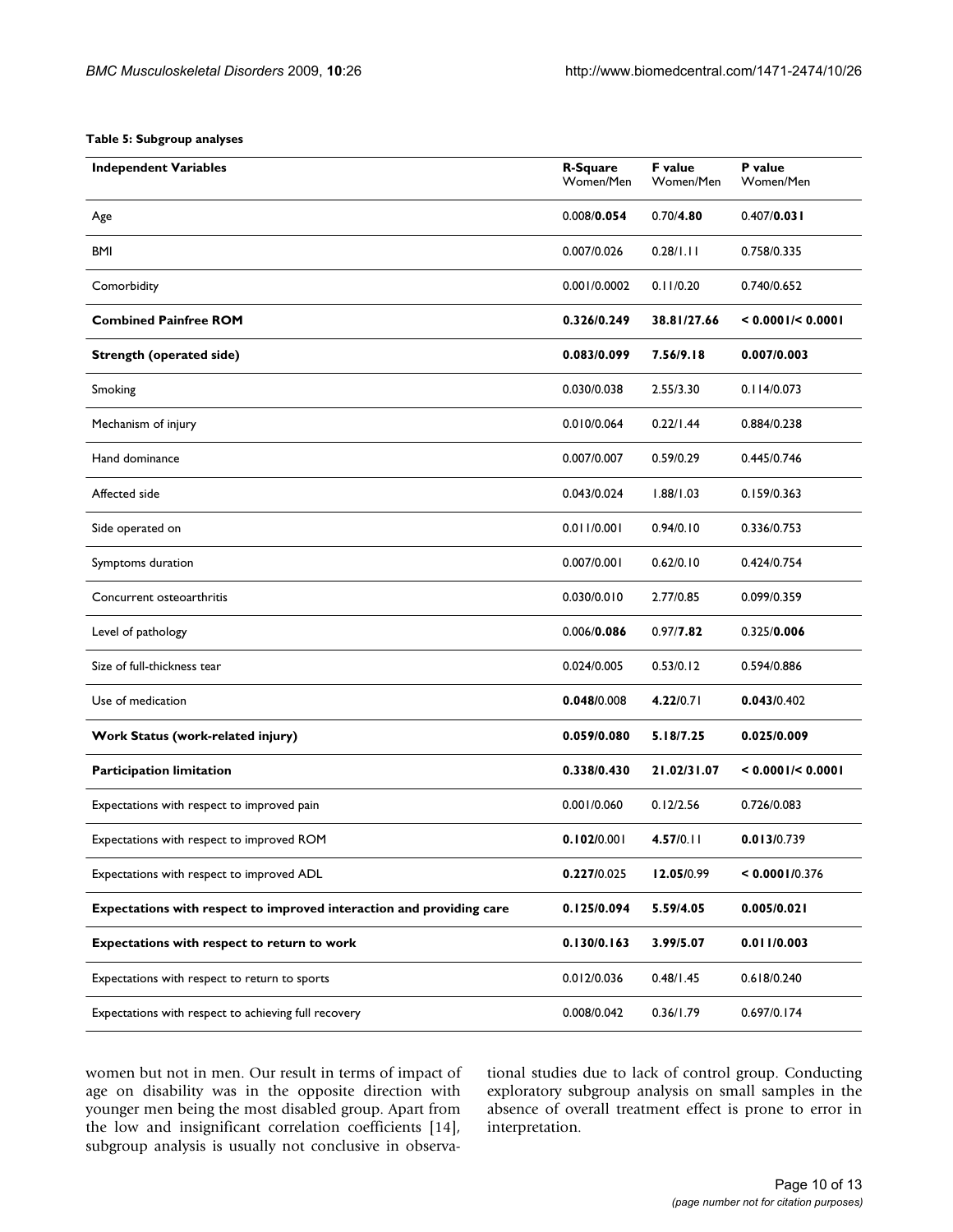#### <span id="page-10-0"></span>**Table 6: Multivariable Analysis**

| <b>Independent variables</b>                                         | DF             | $\beta$ Estimates                                                              | F value | P value  |
|----------------------------------------------------------------------|----------------|--------------------------------------------------------------------------------|---------|----------|
| Binominal factor of sex                                              | L              | Female: 1.86<br>Male: 0.00                                                     | 0.67    | 0.4160   |
| <b>Participation limitation</b>                                      | $\overline{2}$ | Low: 17.84<br>Moderate: 7.93<br>High: 0.00                                     | 28.91   | < 0.0001 |
| <b>Combined painfree ROM</b>                                         | L              | 0.65                                                                           | 25.82   | < 0.0001 |
| Strength                                                             | L              | 0.07                                                                           | 0.07    | 0.7945   |
| Smoking                                                              | L              | Yes: 3.09<br>No: 0.00                                                          | 0.00    | 0.9972   |
| Work Status (active work-related injury)                             | L              | $Yes: -2.13$<br>No: 0.00                                                       | 0.76    | 0.3846   |
| Affected side                                                        | $\overline{2}$ | Bilateral:-3.80<br>Left: 1.76<br><b>Right: 0.00</b>                            | 2.45    | 0.0900   |
| Medication use                                                       | L              | Yes: -1.10<br>No: 0.00                                                         | 0.33    | 0.5673   |
| Expectations with respect to improved interaction and providing care | 2              | No difficulty: 2.63<br>Moderate expectations: -1.59<br>High expectations: 0.00 | 1.30    | 0.2746   |
| <b>Expectations for improved ADL</b>                                 | $\overline{2}$ | No difficulty: 16.93<br>Moderate expectations: 2.12<br>High expectations: 0.00 | 5.80    | 0.0038   |
| Expectations with respect to return to work                          | 3              | Not applicable: 3.69<br>Working: 2.64<br>Light: - 1.08<br>Full: 0.00           | 1.00    | 0.3929   |
| <b>Full Model</b>                                                    | 17             | R-Square: 0.63                                                                 | 14.26   | < 0.0001 |

In terms of physical impairment, Bassey and colleagues [[15](#page-12-7)] reported lower level of abduction, which is in agreement with our results. Women on average had less strength than men. Despite similar levels of passive range of motion, women were more hesitant to move beyond the painful range which might have been due to fear of pain rather than a purely biological difference, yet another interaction between sex and gender.

In our study, participation in social activities had the strongest independent association with disability. Participation limitation in women has not been explored extensively in the literature. However, consistent with our results, Müllersdorf and Söderback [[43\]](#page-12-33) who examined this aspect of disability in Swedish individuals with disabilities reported that women were more affected in their daily and work activities.

We found that expectations for improved ADL were statistically significantly related to disability as defined by the WORC. There is limited information on expectations in patients with shoulder complaints [\[44](#page-12-34),[45\]](#page-12-35). In one study that involved patients with rotator cuff pathology, the authors [[44](#page-12-34)] adjusted for sex and therefore it is not clear if men and women had a different level of expectation. Adjusting for sex without examining the impact of such adjustments on the analysis could lead to faulty conclusions. By adjusting or controlling for sex, one presumes that women have the condition of interest more often than men because of hormonal or other biological factors.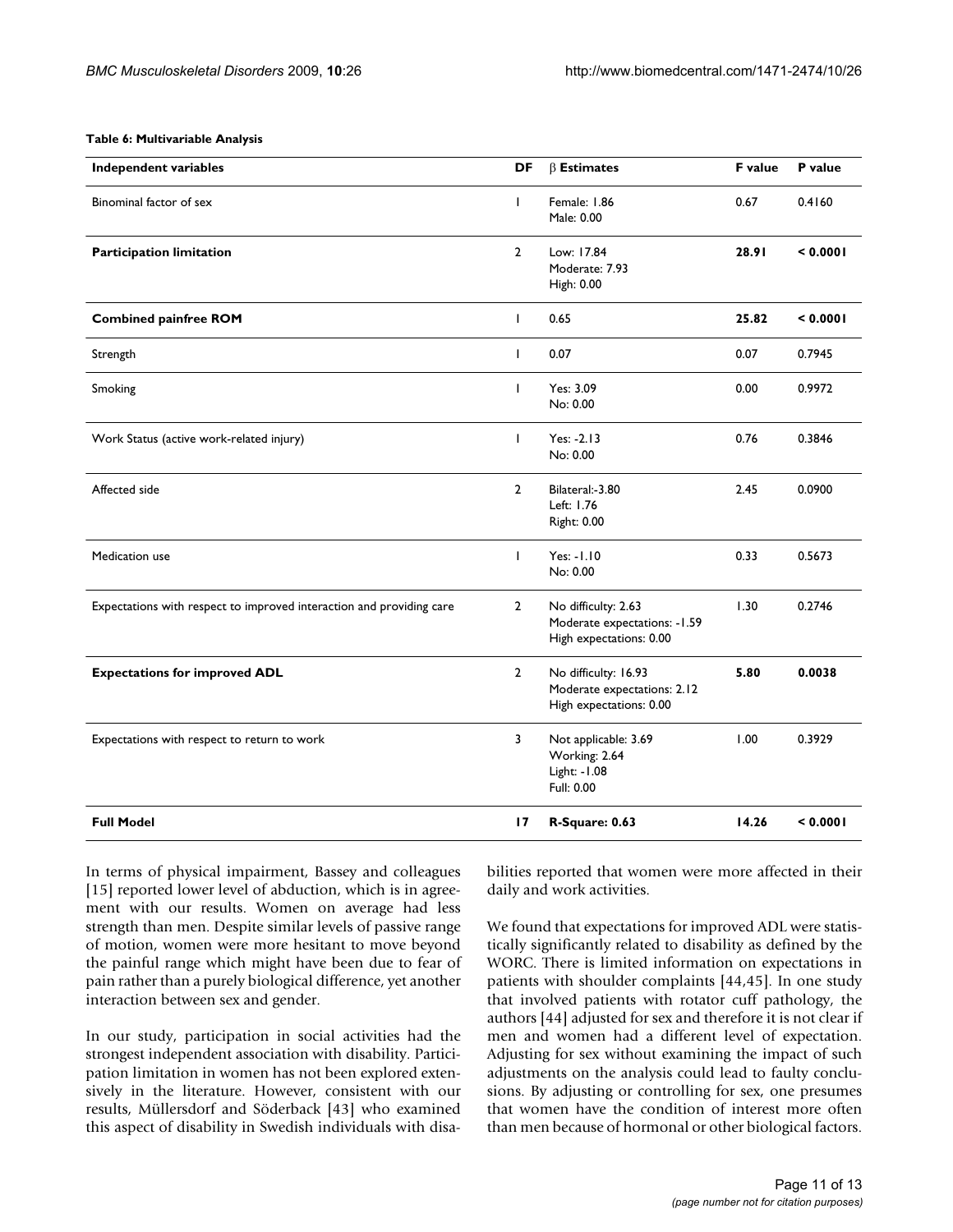Beginning with this assumption, makes it less likely that a relation between musculoskeletal conditions and women's roles in family/society will be detected. The results of other study [[45](#page-12-35)] indicate some gender differences in expectations with women having higher levels of expectations for improved activities of daily living. This is consistent with our analysis of group and subgroup differences that women indeed are more concerned about their activities of daily living and providing care for others. Obviously, women have a primary role in family and their responsibilities within the household (e.g. childcare, household chores) would explain these gender differences. Moreover, social traditions, customs, and obligations create different expectations and constraints for female patients.

The purpose of gender-sensitive studies is to improve the overall diagnostic process and interpretation of the statistical analysis which has implications in terms of providing equal opportunities, services and programs leading to better treatment for both men and women. The specific implication of the finding related to pain-free range of motion is to facilitate the rehabilitation needs of women with rotator cuff pathology particularly if they are engaged in jobs that involve repetitive overhead activities (by providing sex-based rehabilitation that accounts for women's unique structural and biological differences). It may be beneficial to accommodate ergonomic assessments to identify and reduce risk factors which may pose differential biomechanical stresses to the female workers.

In terms of gender-specific differences (expectations and participation limitations), women's unique care-giving roles in family and society make them more susceptible to disability as they need to fulfill more responsibilities and expectations compared to their male counterparts. To reduce disability secondary to rotator cuff disease, these socially-oriented factors need to be considered. This study was not designed to measure disparity in access to care. However, improving women's access and affordability (prioritization of females by decreasing the waiting period to see a physical therapist, occupational therapist, or orthopaedic surgeon and increasing the frequency or number of treatments, etc.), may be effective in reducing disability in female patients with rotator cuff pathology. Most importantly, by giving better access to external social resources to those who provide care to small children or older individuals at home, women's recovery after rotator cuff surgery will be accelerated.

#### *Limitations*

In the present study despite a large of number of factors examined, certain important gender related differences such as marital status, level of income, having dependent children, and extent of family and social support were not explored. Future studies should acknowledge the importance of the above factors and other social, cultural, and economic determinants of health. More sensitive measures of participation are needed to capture the important aspects of involvement in life situations and factors that influence that. Longitudinal studies will add to our understanding of how these factors affect the overall recovery from surgery in patients suffering from rotator cuff related pathologies.

# **Conclusion**

The findings of the present study indicate that male and female candidates for rotator cuff surgery have similar levels of bony (with the exception of the acromioclavicular joint) and soft tissue pathologies, comorbidity, and symptom characteristics. However, women report suffering from higher levels of disability due to their unique biological and non-biological differences in pain-limited range of motion, participation in social and family activities and expectations for recovery. Considering the significant impact of non-biological factors on disability, identifying gender related differences may help clinicians to direct their focus on what matters most to the patients suffering from rotator cuff pathology.

# **Competing interests**

The authors declare that they have no competing interests.

# **Authors' contributions**

This study was conducted in partial fulfillment of the requirements for the degree of Doctor of Philosophy for HR. HR conceived the idea, wrote the protocol, performed the clinical examination, supervised data collection and entry, conducted the analysis, and drafted the manuscript. AMD and SBJ co-supervised the protocol development, statistical analysis, and edited the manuscript. RH and RRR performed the surgical procedures and provided input on study design, protocol development and the manuscript. RRR was the faculty supervisor of the PhD thesis. All authors have read and approved the final manuscript.

# **Acknowledgements**

Helen Razmjou is supported by a doctoral fellowship award from the Canadian Institutes of Health Research. Susan Jaglal is the Toronto Rehabilitation Institute Chair at the University of Toronto.

The authors acknowledge the contribution of Marni Wilson, Kim Mason, Gail Gunnis, and Neil Reid to this study. They also wish to thank Terry Leeke, Data Management Consultant for developing the database and for his assistance in data management.

#### **References**

- <span id="page-11-0"></span>1. Kawachi I, Kennedy BP, Gupta V, Prothrow-Stith D: **[Women's sta](http://www.ncbi.nlm.nih.gov/entrez/query.fcgi?cmd=Retrieve&db=PubMed&dopt=Abstract&list_uids=10048835)[tus and the health of women and men: a view from the](http://www.ncbi.nlm.nih.gov/entrez/query.fcgi?cmd=Retrieve&db=PubMed&dopt=Abstract&list_uids=10048835) [States.](http://www.ncbi.nlm.nih.gov/entrez/query.fcgi?cmd=Retrieve&db=PubMed&dopt=Abstract&list_uids=10048835)** *Soc Sci Med* 1999, **48(1):**21-32.
- <span id="page-11-1"></span>2. Health Canada: **Exploring Concepts of Gender and Health: Minister of Public Works and Government Services Canada.**